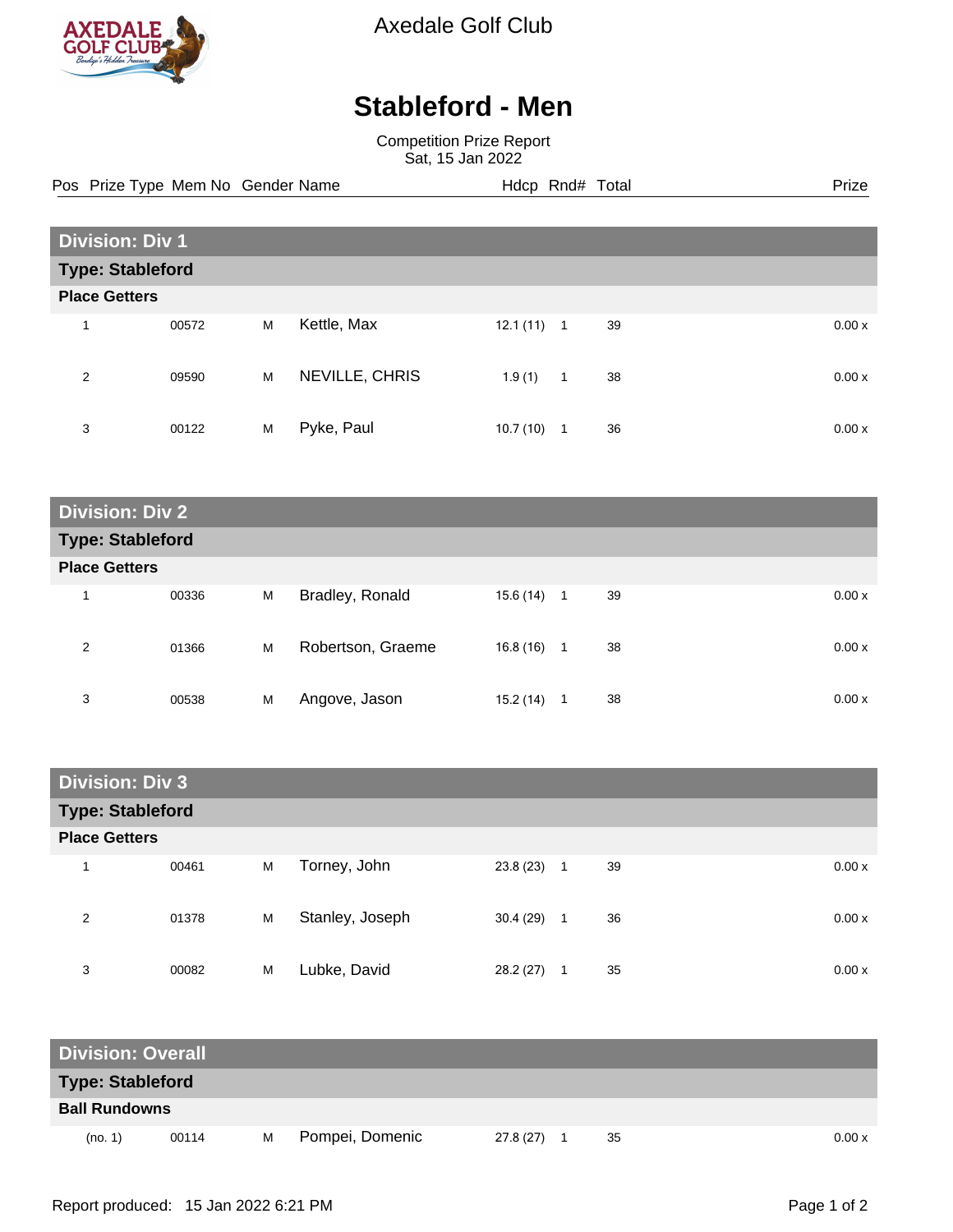| Pos Prize Type Mem No Gender Name |       |   |                 |           | Hdcp Rnd# Total |    | Prize |
|-----------------------------------|-------|---|-----------------|-----------|-----------------|----|-------|
| (no. 2)                           | 00655 | M | Brooks, Phillip | 17.0(16)  | $\overline{1}$  | 35 | 0.00x |
| (no. 3)                           | 01451 | M | Chesher, Stuart | 34.6 (33) | $\overline{1}$  | 34 | 0.00x |
| (no. 4)                           | 00133 | M | Taylor, Rob     | 15.8(15)  | $\overline{1}$  | 34 | 0.00x |
| (no. 5)                           | 00056 | M | Harrop, Garry   | 9.8(9)    | $\mathbf{1}$    | 34 | 0.00x |
| (no. 6)                           | 01050 | M | Murrell, Robert | 18.4(17)  | $\overline{1}$  | 34 | 0.00x |
| (no. 7)                           | 00955 | M | Lee, Craig      | 14.9 (14) | $\overline{1}$  | 34 | 0.00x |
| (no. 8)                           | 01275 | M | Doye, Tim       | 18.7(18)  | $\mathbf{1}$    | 34 | 0.00x |